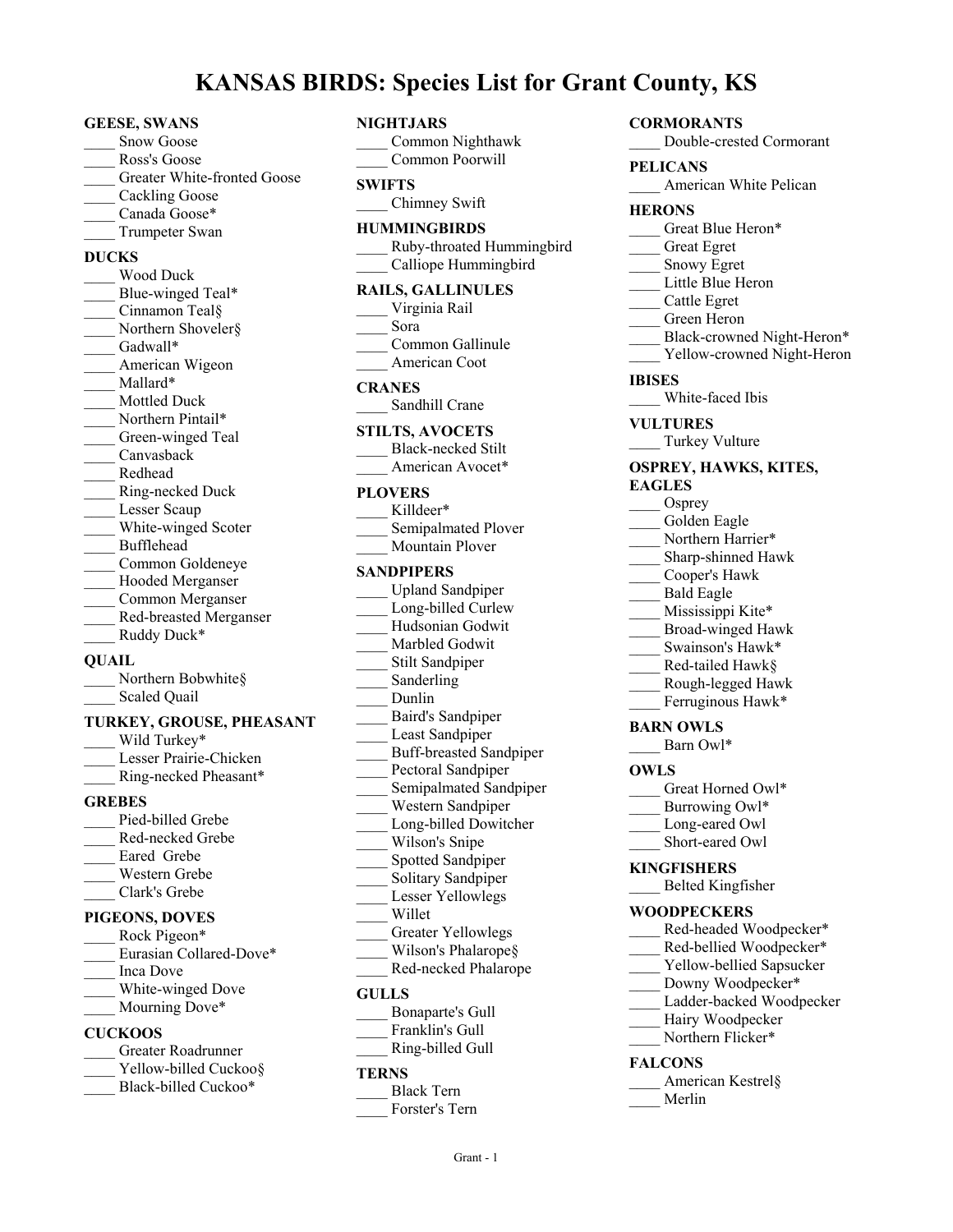| Peregrine Falcon |
|------------------|
| Prairie Falcon   |

#### **FLYCATCHERS**

- Ash-throated Flycatcher Great Crested Flycatcher Western Kingbird\* Eastern Kingbird§ Scissor-tailed Flycatcher\* \_\_\_\_ Olive-sided Flycatcher \_\_\_\_ Western Wood-Pewee \_\_\_\_ Eastern Wood-Pewee
- \_\_\_\_ Alder Flycatcher
- Willow Flycatcher
- Least Flycatcher
- Dusky Flycatcher
- \_\_\_\_ Cordilleran Flycatcher
- \_\_\_\_ Eastern Phoebe
- Say's Phoebe

#### **VIREOS**

- White-eyed Vireo
- \_\_\_\_ Bell's Vireo
- Yellow-throated Vireo
- \_\_\_\_ Cassin's Vireo
- \_\_\_\_ Blue-headed Vireo
- Warbling Vireo
- \_\_\_\_ Red-eyed Vireo

#### **SHRIKES**

Loggerhead Shrike Northern Shrike

#### **JAYS, MAGPIES, CROWS**

- Pinyon Jay Steller's Jay Blue Jay\* \_\_\_\_ Woodhouse's Scrub-Jay \_\_\_\_ Clark's Nutcracker Black-billed Magpie\* American Crow\*
- Chihuahuan Raven\*

### **CHICKADEES, TITMICE**

- \_\_\_\_ Black-capped Chickadee
- Mountain Chickadee

#### **LARKS**

\_\_\_\_ Horned Lark\*

#### **SWALLOWS**

Bank Swallow Tree Swallow N. Rough-winged Swallow Purple Martin\* Barn Swallow\* Cliff Swallow **KINGLETS**

# \_\_\_\_ Ruby-crowned Kinglet

#### **WAXWlNGS**

| Bohemian Waxwing |
|------------------|
| Cedar Waxwing    |

#### **NUTHATCHES**

| T.<br>111111 UHLV       |
|-------------------------|
| Red-breasted Nuthatch   |
| White-breasted Nuthatch |
| <b>CREEPERS</b>         |
| <b>Brown Creeper</b>    |
| GNATCATCHERS            |
| Blue-gray Gnatcatcher   |
| WRENS                   |
| Rock Wren               |
| House Wren*             |
| Winter Wren             |
| Marsh Wren              |
| Carolina Wren           |
| Bewick's Wren           |
| THRASHERS               |
| Gray Catbird            |
| Curve-billed Thrasher   |
| Brown Thrasher*         |
| 0 - - - Thurs - 1 -     |

- \_\_\_\_ Sage Thrasher
	- Northern Mockingbird\*

#### **STARLINGS**

European Starling\*

#### **THRUSHES**

- \_\_\_\_ Eastern Bluebird \_\_\_\_ Mountain Bluebird Townsend's Solitaire
- \_\_\_\_ Veery
- Gray-cheeked Thrush
- \_\_\_\_ Swainson's Thrush
- \_\_\_\_ Hermit Thrush
- \_\_\_\_ Wood Thrush
- American Robin\*

#### **OLD WORLD SPARROWS**

| House Sparrow* |
|----------------|
|----------------|

#### **PIPITS**

\_\_\_\_ American Pipit

#### **FINCHES**

- \_\_\_\_ Evening Grosbeak
- Pine Grosbeak
- House Finch\*
- Purple Finch \_\_\_\_ Cassin's Finch
- Common Redpoll
- \_\_\_\_ Red Crossbill
- Pine Siskin\*
	- Lesser Goldfinch
- American Goldfinch\*

#### **LONGSPURS**

- \_\_\_\_ Lapland Longspur
	- \_\_\_\_ Chestnut-collared Longspur
	- \_\_\_\_ Thick-billed Longspur

#### **SPARROWS**

- Cassin's Sparrow
- Grasshopper Sparrow\*

Grant - 2

Lark Sparrow\*

#### Lark Bunting\*

- \_\_\_\_ Chipping Sparrow
- Clay-colored Sparrow
- Field Sparrow
- \_\_\_\_ Brewer's Sparrow
- Fox Sparrow
- American Tree Sparrow
- Dark-eyed Junco
- White-crowned Sparrow
- \_\_\_\_ Harris's Sparrow
- White-throated Sparrow
- Vesper Sparrow
- \_\_\_\_ Savannah Sparrow
- Song Sparrow
- Lincoln's Sparrow
- Swamp Sparrow
- Green-tailed Towhee
- Spotted Towhee\*
- \_\_\_\_ Eastern Towhee

#### **CHATS**

Yellow-breasted Chat

#### **BLACKBIRDS, ORIOLES**

- Yellow-headed Blackbird§
- \_\_\_\_ Eastern Meadowlark
- Western Meadowlark\*
- Orchard Oriole\*
- Bullock's Oriole\*
- Baltimore Oriole\*

**WARBLERS** \_\_\_\_ Ovenbird

Red-winged Blackbird\* Brown-headed Cowbird\*

> Northern Waterthrush Black-and-white Warbler \_\_\_\_ Orange-crowned Warbler Nashville Warbler MacGillivray's Warbler Common Yellowthroat\* \_\_\_\_ American Redstart Northern Parula Bay-breasted Warbler \_\_\_\_ Blackburnian Warbler Yellow Warbler \_\_\_\_ Chestnut-sided Warbler

Palm Warbler

Yellow-rumped Warbler \_\_\_\_ Black-throated Gray Warbler

\_\_\_\_ Black-throated Green Warbler

\_\_\_\_ Townsend's Warbler

\_\_\_\_ Wilson's Warbler **GROSBEAKS, BUNTINGS** \_\_\_\_ Summer Tanager Scarlet Tanager \_\_\_\_ Western Tanager

\_\_\_\_ Rusty Blackbird \_\_\_\_ Brewer's Blackbird Common Grackle\* Great-tailed Grackle\*